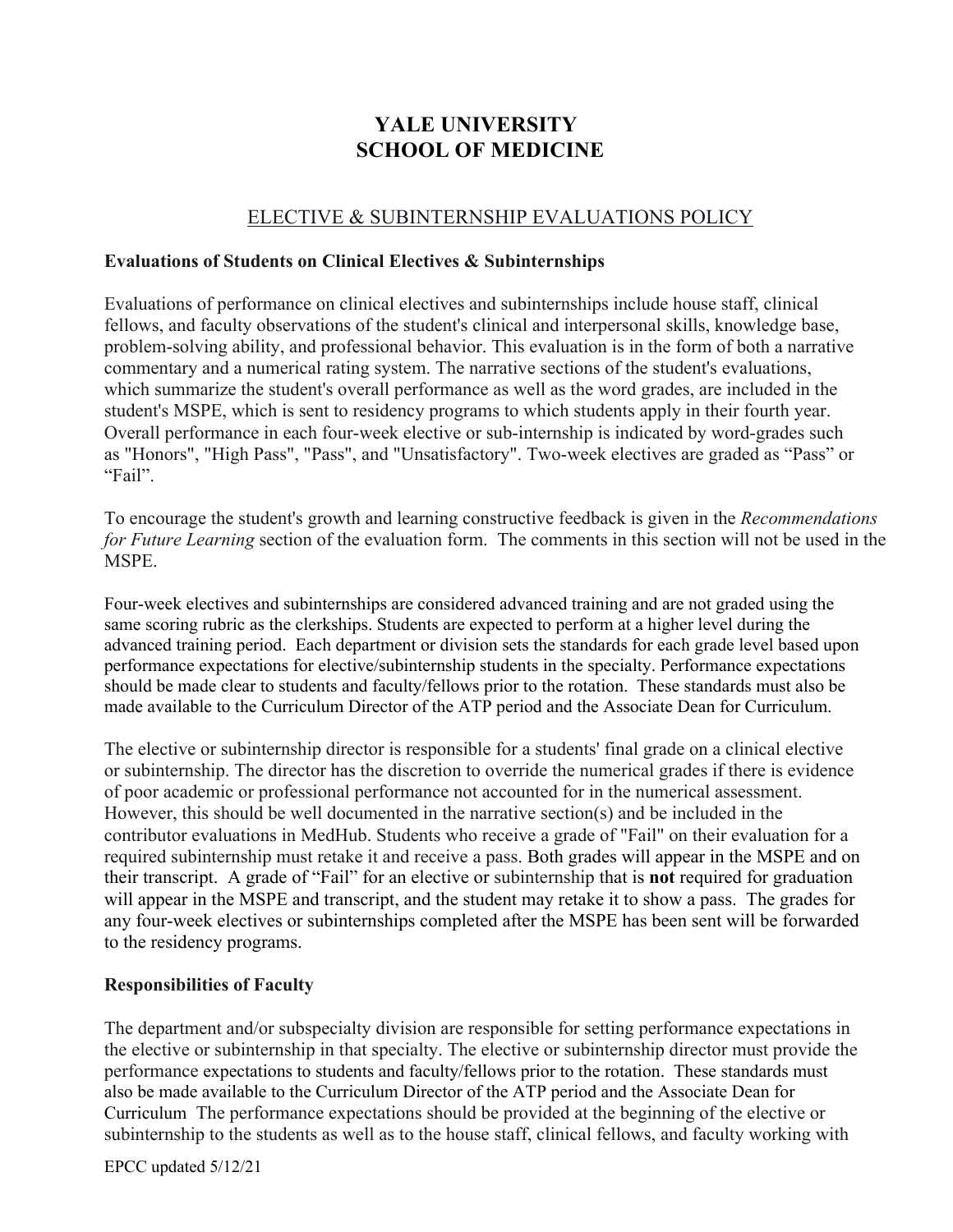the students. Feedback should be provided throughout the rotation and reviewed at the middle of the rotation in relation to performance expectations. The elective or subinternship director should help coordinate who will provide mid-rotation feedback. The final evaluation is completed by the elective or subinternship director and should include contributions from those who worked with the student. The EPCC established a policy that elective and subinternship evaluations must be made available to the student within 30 days of the end of the elective or subinternship. To improve the turnaround time of student evaluations, the Office of Curriculum sends a list to all elective and subinternship directors with the names of students with outstanding evaluations on a weekly basis and these are shared with the director of electives and subinternships. Department chairs and the associate dean for the curriculum are notified if an evaluation is not provided within 30 days.

#### **Responsibilities of Students**

The student is responsible for seeking out and reviewing their learning and performance expectations at the beginning of all electives and subinternships since these often vary based on the specialty of interest. Feedback should be requested from team members on new elective or subinternship rotations in order to ease transitioning into new clinical settings.

If a student has concerns about their interactions with any house staff, clinical fellows, faculty, or any other individual, it is the student's responsibility to contact the elective or subinternship director, advisor, or the associate deans for curriculum or student affairs as soon as possible.

#### **Seeing Your Evaluations**

The Family Education Rights and Privacy Act of 1974 (commonly known as FERPA or the Buckley Amendment) mandates that all "commentaries" and evaluations be available to the student. All evaluations are available to students on line through MedHub and commentaries and evaluations are kept in a file in the Office of Student Affairs and students are welcome to review them periodically and to make copies for their personal records.

## **Course and Elective Evaluations by Students**

Elective and subinternship evaluation by students is conducted for the purpose of improving the medical school curriculum. These anonymous evaluations are used when electives and subinternships are reviewed by the Elective Review Committee and are also considered in support of faculty applications for promotion. Student comments and suggestions are highly valued and should be made constructively and with care. Student evaluations of faculty are not shared with the faculty until the student has been evaluated by the faculty and only after a minimum of three student evaluations have been received for that faculty member. This is to avoid the introduction of possible bias into the student's evaluation. Elective and subinternship evaluations *of the student* may not be released to the student if they have not completed their evaluations of the elective or subinternship.

## **Completion of Elective Requirements**

Each student is expected to complete the stated requirements by the date specified by the elective director. Failure to do so raises concerns about the students' professionalism and diligence, and this will be reflected in the elective grade as well as in the comments section of the final evaluation that will be written at the end of the elective.

If at the specified date, which is frequently the last day of an elective, a student has not fulfilled the requirements of an elective, the following steps will be taken: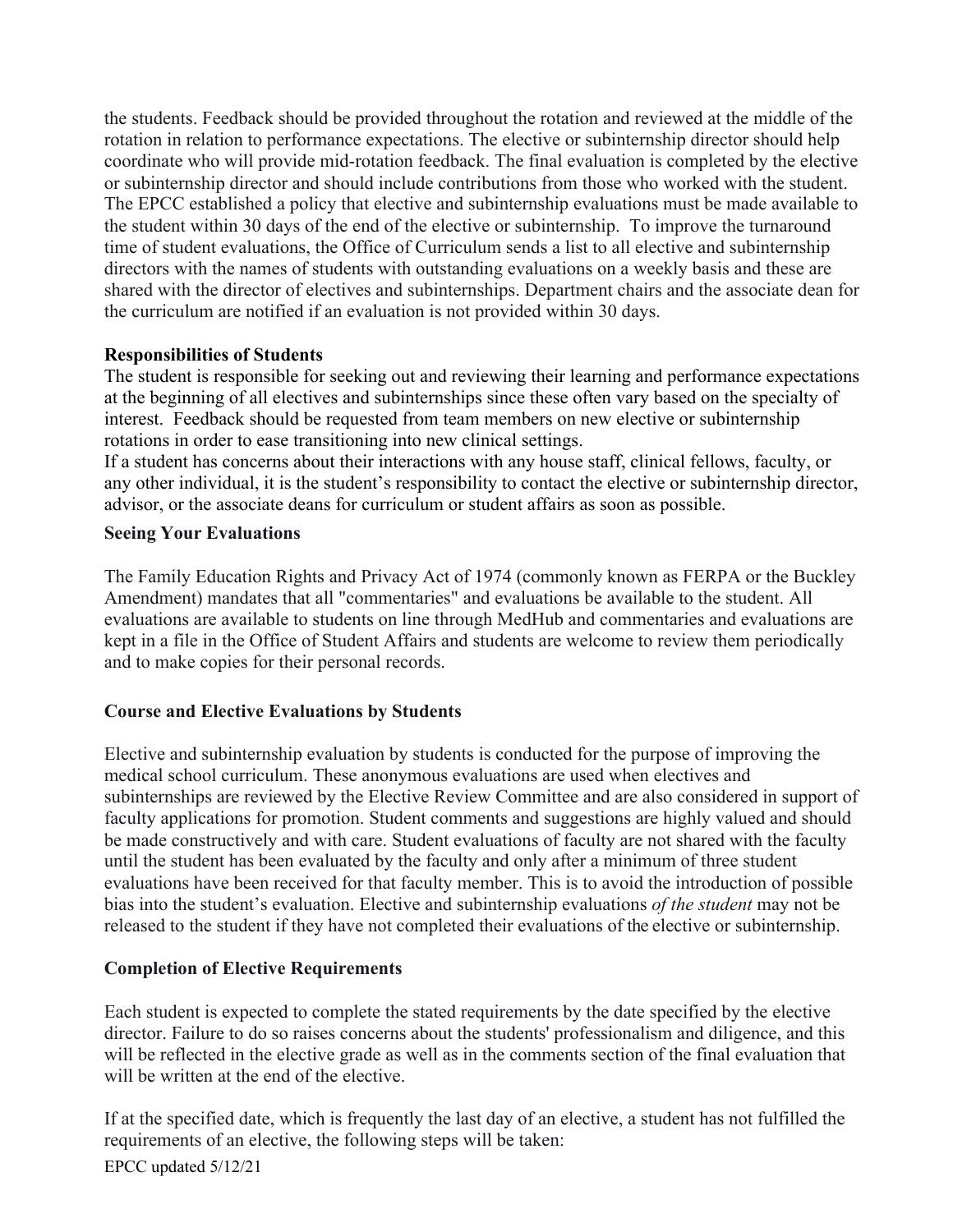- The student will be notified that the requirements have not been fulfilled (i.e. the student will receive an email stating that the portfolio is incomplete, the knowledge assessment has not been taken, a write-up has not been handed in, etc.)
- The student has 30 days from the deadline established by the elective or subinternship director to fulfill the requirements (i.e. hand in the portfolio, take the knowledge assessment, submit a required write-up, etc.) During this time the student will be assigned a grade of "incomplete". The student will not be eligible for "Honors" even after fulfillment of the requirements.
- If the student still has not completed the requirement after 30 days from the deadline established by the elective or subinternship director, a grade of "fail" will be given and the student will not be able to graduate until the requirements are completed.

A student whose failure to complete requirements is due to illness or personal problems, should consult as soon as possible with the associate dean for student affairs.